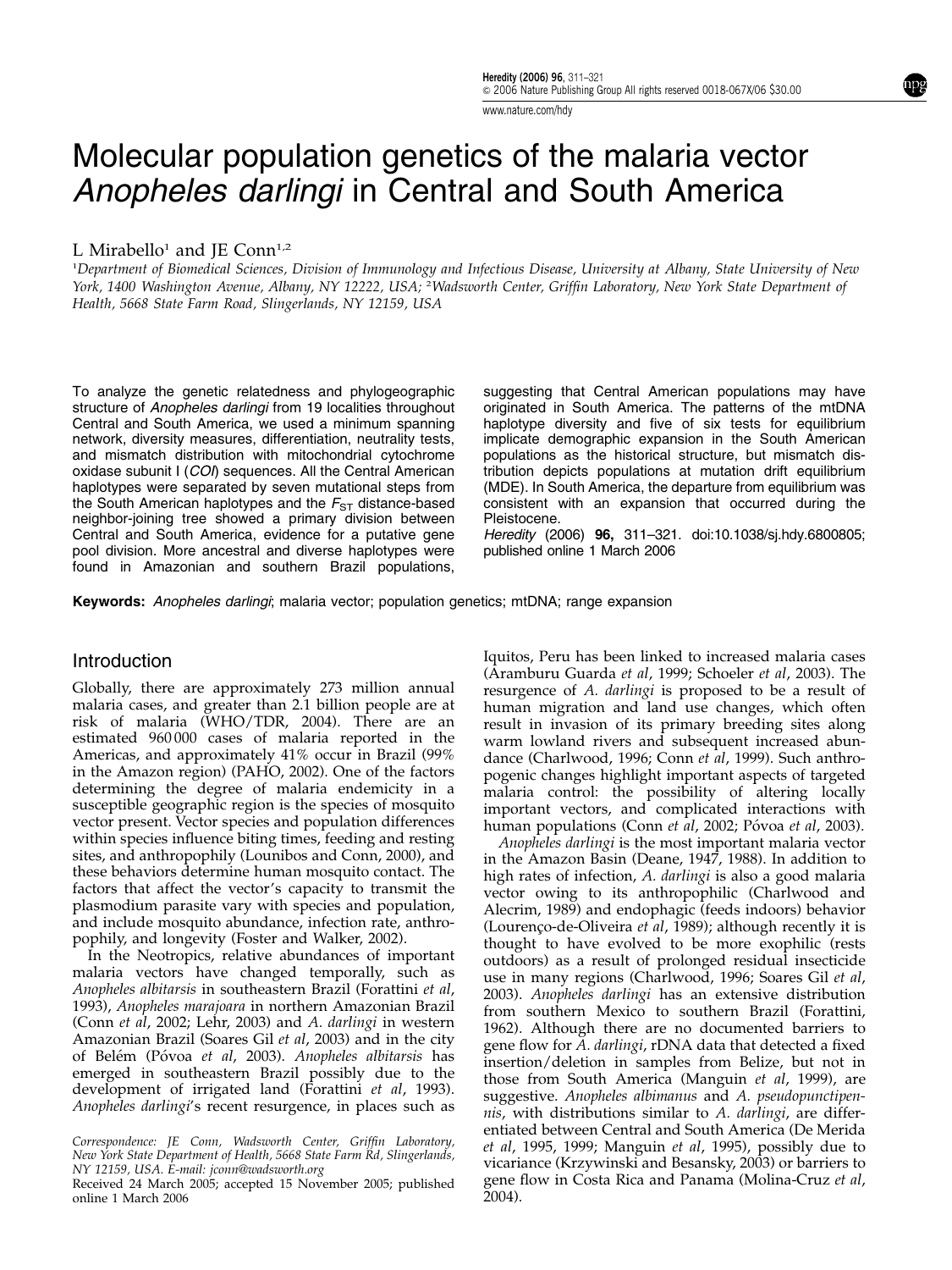Even though A. darlingi is considered a single species (reviewed in Manguin et al, 1999; Lounibos and Conn, 2000), it does exhibit heterogeneity in body size (Charlwood, 1996) and in some genetic markers such as polytene chromosomes (Kreutzer et al, 1972), mtDNA (Freitas-Sibajev et al, 1995; Conn et al, 1999) and rDNA ITS2 sequences (Malafronte et al, 1999). The observed heterogeneity can affect important behavioral determinants of vector efficiency, such as endophily (rests indoors) and possibly dispersal ability (range expansion) (Lounibos and Conn, 2000; Fairley et al, 2002). Within species differentiation can also affect the efficacy of control techniques; for example, variation in biting times can affect usefulness of personal protection measures (Zimmerman and Voorham, 1997).

Owing to their relationship to human populations, many anopheline mosquito species are likely to violate mutation drift equilibrium (MDE) assumptions (Donnelly et al, 2001). One result of this is inaccurate estimates of gene flow, which can confound potential choices of target populations for the introduction of refractory genes. Avise (2000) suggests that closely related species in the same geographic region should have similar demographic histories due to their phylogenetic relatedness. In the northeastern Amazon, Lehr (2003) demonstrated that A. marajoara, a close relative of A. darlingi (Sallum et al, 2000), has undergone a recent population expansion, and is therefore not at MDE.

In the present study, we analyze the population structure of A. darlingi from 19 localities throughout Central and South America, including Brazil, Peru, Belize, Colombia, French Guiana, and Guatemala. Using sequences of the mitochondrial cytochrome oxidase subunit I (COI) gene, we test the hypothesis that A. darlingi will have a similar demographic history to A. marajoara in the northeastern Amazon (Avise, 2000) and determine whether there is a division in the gene pool between Central and South America, as proposed by Krzywinski and Besansky (2003).

## Materials and methods

## Mosquito collections

Adult A. darlingi were collected outdoors between 19:00 and 21:00 h by human landing catches and identified morphologically using the key of Deane *et al* (1946). The human landing catch protocol was reviewed and approved by the Institutional Review Board of the New York State Department of Health and by the Biosafety

Table 1 Anopheles darlingi collection localities

| Site no.     | Locality (abbreviation)              | Latitude/longitude coordinates               | n              | Collector            |
|--------------|--------------------------------------|----------------------------------------------|----------------|----------------------|
|              | <b>Brazil</b>                        |                                              |                |                      |
| $\mathbf{1}$ | Amapá State<br>Tartarugalzinho (TAR) | $1^{\circ}$ 19' N, 50 $^{\circ}$ 57' W       | 5              | MM Póvoa and JE Conn |
| $\sqrt{2}$   | Lagoa dos Indios (LI)                | $0^{\circ}$ 2' S, 51 $^{\circ}$ 11' W        | $\overline{4}$ | MM Póvoa and JE Conn |
| 3            | Santo Antonio (ANT)                  | 0° 5.452' S, 51° 12.579' W                   | 6              | MM Póvoa and JE Conn |
|              | Pará State                           |                                              |                |                      |
| 4            | Itaituba (ITB)                       | 4° 15' S, 55° 59' W                          | 4              | MM Póvoa and JE Conn |
| 5            | Tailândia (TAI)                      | 2° 57' S, 48° 59' W                          | 5              | MM Póvoa and JE Conn |
| 6            | Belém (BEL)                          | $1^{\circ}$ 25' S, $48^{\circ}$ 77' W        | 6              | MM Póvoa and JE Conn |
| 7            | Invasão Carlos Mariguela (ARA)       | 1° 37′ 526″ S, 48° 36′ 925″ W                | 5              | MM Póvoa and JE Conn |
| 8            | Peixe-boi (PEB)                      | $1^{\circ}$ 11' S, $47^{\circ}$ 17' W        | 5              | MM Póvoa and JE Conn |
| 9            | Mojú (MOJ)                           | $1^{\circ}$ 52' S, $48^{\circ}$ 45' W        | 5              | MM Póvoa and JE Conn |
| 10           | Capanema (CAP)                       | $1^{\circ}$ 0–12' S, $47^{\circ}$ 11–18' W   | 3              | RC Wilkerson         |
|              | Roraima State                        |                                              |                |                      |
| 11           | Boa Vista (BV)                       | $2^{\circ}$ 49' N, 60 $^{\circ}$ 40' W       | 5              | MM Póvoa and JE Conn |
|              | Mato Grosso State                    |                                              |                |                      |
| 12           | Peixoto de Azevedo (PEX)             | $10^{\circ}$ 23' S, 54 $^{\circ}$ 54' W      | 5              | <b>RC</b> Wilkerson  |
|              | São Paulo State                      |                                              |                |                      |
| 13           | Dourado (DOU)                        | 22° 7' S, 48° 18' W                          | 10             | <b>RC</b> Wilkerson  |
|              | Peru                                 |                                              |                |                      |
| 14           | Iquitos (IQ)                         | $3^{\circ}$ 45' S, 73 $^{\circ}$ 14' W       | 5              | RH Gilman            |
|              | Belize                               |                                              |                |                      |
| 15           | Golden Stream (GOL)                  | 16° 19' N, 88° 47' W                         | 6              | JP Grieco            |
| 16           | Cayo (CAY)                           | $17^{\circ}$ 7–18' N, 88 $^{\circ}$ 34–40' W | 6              | JP Grieco            |
|              | Colombia                             |                                              |                |                      |
| 17           | Nechi (NEC)                          | $8^{\circ}$ 5' N, 74 $^{\circ}$ 46' W        | 5              | R González           |
|              | French Guiana                        |                                              |                |                      |
| 18           | Trou-Poisson (TRP)                   | $5^{\circ}$ 26' N, 53 $^{\circ}$ 5' W        | 9              | S Manguin            |
|              | Guatemala                            |                                              |                |                      |
| 19           | Ixana (IXA)                          | $15^{\circ}$ 47' N, 91 $^{\circ}$ 5' W       | 9              | N Padilla            |

312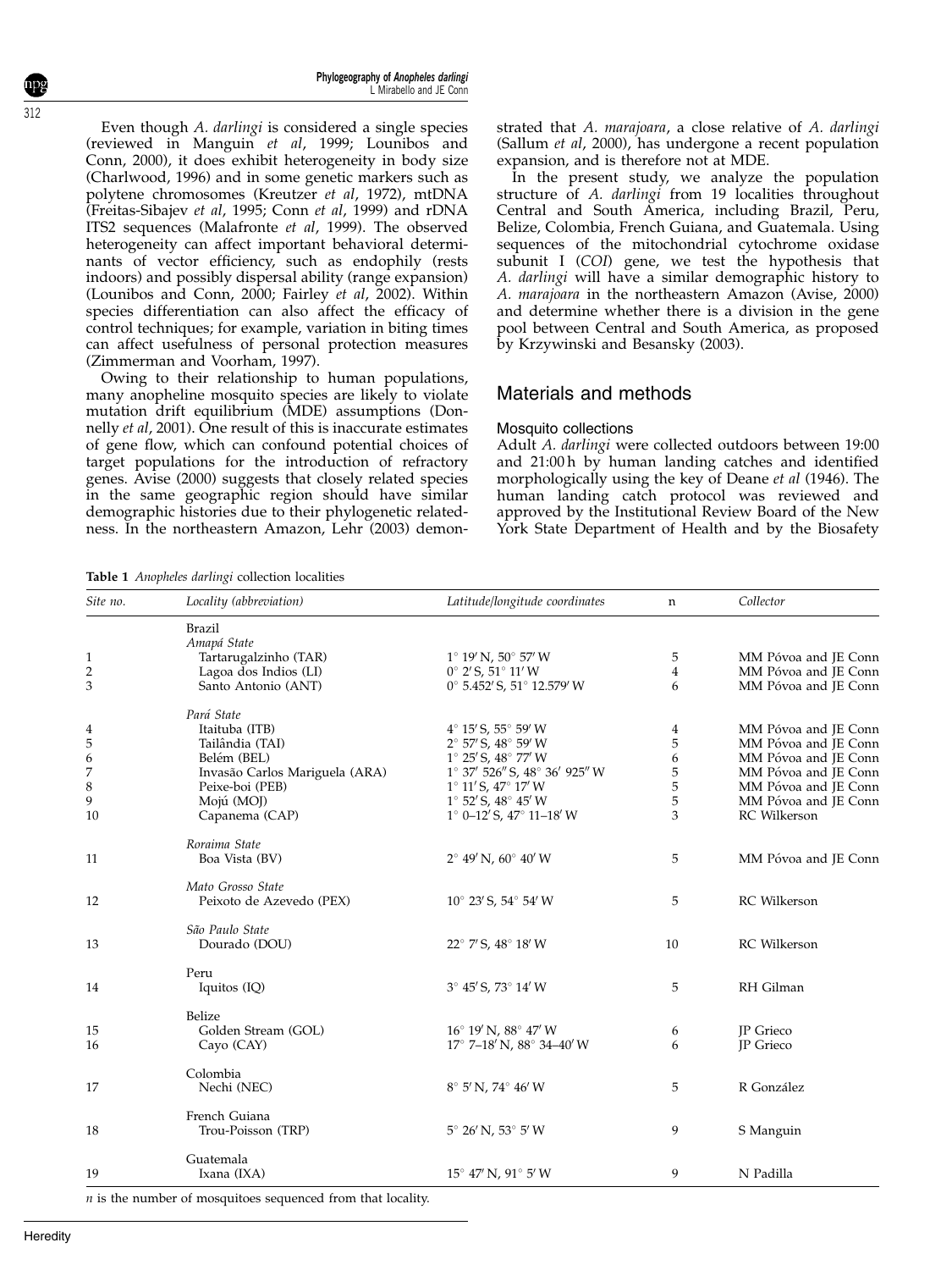Committee of the Instituto Evandro Chages, Belém, Brazil. Table 1 depicts the 19 localities, longitude and latitude of each site, and number of mosquitoes sequenced. All mosquitoes were maintained in 95% ethanol at  $-80^{\circ}$ C until use. DNA from each specimen used herein has been retained as a frozen voucher at  $-80^{\circ}$ C in the Conn Laboratory.

#### DNA extraction and sequencing

DNA was isolated from the head, thorax, or legs using the DNeasy tissue kit, following standard DNeasy Tissue Handbook protocol for isolation of total DNA from animal tissues (Qiagen, CA, USA). A 1300 bp fragment of the COI gene was amplified using the forward primer UEA3 and the reverse primer UEA10 (Lunt et al, 1996). Each individual PCR reaction was performed using a Ready-To-Go-PCR bead (Amersham Pharmacia/Biotech, NJ, USA) and run on a PTC-200 thermal cycler (BioRad, Inc.). The PCR products were cleaned with CentriSpin 40 columns (Princeton Separations, NJ, USA), and sent to the Wadsworth Center Molecular Genetics Core for sequencing. The forward and reverse sequences were aligned using Sequencher 3.0 (Gene Codes Corp, MI, USA), grouped together by site and trimmed in PAUP, version 4.0 (Swofford, 2003), creating a 978 bp fragment of the COI gene. Unique haplotypes were determined using MacClade, version 3.0 (Maddison and Maddison, 1997); identical sequences were considered to be a single haplotype.

#### Phylogenetic relatedness

The number of mutational steps necessary to link any two haplotypes with 95% confidence level was determined in ParsProb 1.1 (Posada et al, 2000). A minimum spanning network of the A. darlingi haplotypes was created using TCS 1.12 (Clement et al, 2000). Phylogenetic relationships among the haplotypes were estimated with PAUP using maximum likelihood and maximum parsimony (Swofford, 2003), and with Mr Bayes using a Bayesian approach (Rannala and Yang, 1996; Mau and Newton, 1997; Mau et al, 1999). Anopheles albimanus was used as an outgroup (Sallum et al, 2000). Pairwise population estimates of  $F_{ST}$  were computed using Arlequin 2.01 (Schneider et al, 2000), and the  $F<sub>ST</sub>$  values were used as distance measures to create a neighbor-joining (NJ) tree using Mega V2.1 (Kumar et al,  $2001$ ).

#### Historical demography

The haplotype and nucleotide diversities were computed in Arlequin 2.01 (Schneider *et al*, 2000). Nei's  $G_{ST}$  was calculated to estimate the population differentiation based on differences in allele frequencies; Nei's  $N_M$ was used to estimate gene flow based on  $G_{ST}$  (Nei, 1973). The tests of Tajima (1989) and Fu and Li (1993) were used to test the hypothesis that all mutations are selectively neutral (Kimura, 1983). Tajima's  $D_T$  (1989) is based on the differences between the number of segregating sites and the average number of nucleotide differences. The D and F tests, proposed by Fu and Li (1993), are based on molecular polymorphism data. Fu's  $F<sub>S</sub>$  test (1997) and Strobeck's  $\overline{S}$  statistic (1987) assess the haplotype structure based on the haplotype frequency distribution, and were used as additional tests of neutrality. These analyses

were calculated using DnaSP, version 3 (Rozas and Rozas, 1999). The mismatch distribution (a frequency distribution of the observed number of pairwise sequence differences) was performed to distinguish between a smooth unimodal distribution and a multimodal, or ragged, distribution (Slatkin and Hudson, 1991; Rogers and Harpending, 1992; Rogers, 1995). The raggedness (r) statistic was calculated to quantify the smoothness of the mismatch distribution (Harpending et al, 1993). The Mantel analysis was used to test the null hypothesis of the independence of the geographic and genetic distance by a pairwise matrix of geographical and genetic distances (estimated by  $F_{ST}$ ). The mismatch distribution and Mantel test (Mantel, 1967) were calculated in Arlequin 2.01 (Schneider et al, 2000), and the raggedness test in DnaSP, version 3 (Rozas and Rozas, 1999). Significance of the Mantel test was determined by a permutation test of  $n = 1000$ .

## Results

#### Genetic variation

Of the 36 unique haplotypes detected, seven were shared  $(A, B, C, J, T, W, \text{and } X)$ ; the remainder were unique to a single geographic location (Figure 1). All the sequences were A–T rich (combined frequency of 72.05%), which is expected within Insecta. Sixty-nine transitions and seven transversions were identified, and there were four nonsynonymous mutations. A mutation at position 45 resulted in a methionine present in haplotype V (A. darlingi in ARA) in place of a valine in all other haplotypes. Another southern Amazonian mutation resulted in an isoleucine in place of a valine in haplotype W (A. darlingi in ARA, BEL, and CAP). A nonsilent mutation at position 193 produced a threonine in haplotype N  $\tilde{A}$ . *darlingi* in NEC) where an alanine is present in all other haplotypes; and a mutation in haplotype Q  $(A.$  darlingi in  $IQ$ ) resulted in an alanine in place of a threonine. There were no nonfunctional genes (ie, pseudogenes) as shown by the absence of stop codons, the prevalence of synonymous substitutions, low pairwise divergence and clear electrophorograms. The two most common haplotypes were T  $(n = 17)$  in Belize and Guatemala, and B  $(n = 15)$  in northeastern Amazonian Brazil (Table 2). Localities south of the Amazon region in Brazil have the highest haplotype diversities (ITB, MOJ, PEX, and DOU), and localities just northeast and southeast of the Amazon have the most shared haplotypes within the populations (TAR, LI, ANT, TRP; TAI, BEL, ARA, PEB, and CAP) (Figure 1; Table 2). Populations in close geographic proximity have the greatest quantity of shared haplotypes, and populations that are farther apart do not share haplotypes. Interestingly, localities directly northeast (TAR, LI, ANT, and TRP) and southeast of the Amazon (TAI, BEL, ARA, PEB, MOJ, and CAP) do not share haplotypes, and localities northeast of the Amazon (TAR, LI, ANT, and TRP) only have two unique haplotypes (Table 2). Haplotypes in Peru and Colombia are not shared among any other population, which could be due to their geographic separation from other localities sampled and (or) potential geographic or climatic barriers. In general, these data would seem to support the isolation by distance model (Wright, 1951). Belize and Guatemala had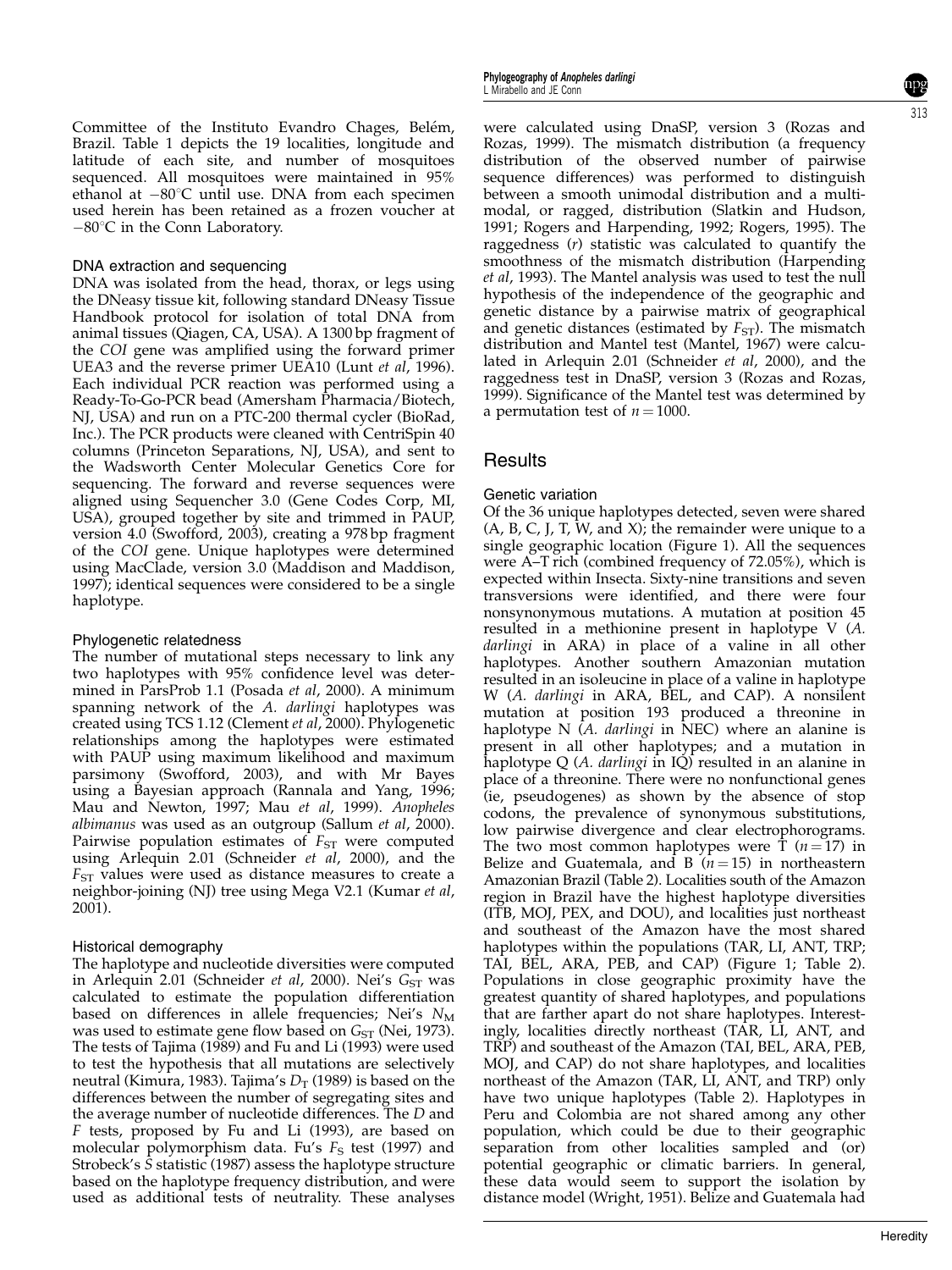

Figure 1 Geographic distribution of unique haplotypes in Central and South America. The letters correspond to the haplotype(s) observed for each locality. The circled numbers correspond to the locality in Table 1, positioned on the map according to longitude and latitude of the site. Underlined bold letters depict shared haplotypes, and plain letters depict unique haplotypes.

|  |  |  | Table 2 Summary of haplotypes and diversity measures |  |
|--|--|--|------------------------------------------------------|--|
|--|--|--|------------------------------------------------------|--|

| Cluster | Locality                    | Frequency                               | $h \pm SD$                    | $\pi$ +SD                   |
|---------|-----------------------------|-----------------------------------------|-------------------------------|-----------------------------|
|         | Cluster I. South America    |                                         | $0.9270 + 0.0140(30)$         | $0.009100 + 0.00050$ (8.88) |
|         |                             | A. Amazonian and Southern South America |                               |                             |
|         | <b>ITB</b>                  | I, J, K, L                              | $1.0000 + 0.1768$             | $0.009032 + 0.00632$        |
|         | <b>TAI</b>                  | C(5)                                    | 0 (N/A)                       | 0 (N/A)                     |
|         | <b>BEL</b>                  | C(3), W(2), X                           | $0.7333 + 0.1552$             | $0.000886 + 0.00083$        |
|         | <b>ARA</b>                  | $V(2)$ , $W$ , $X(2)$                   | $0.8000 + 0.1640$             | $0.001431 + 0.00122$        |
|         | PEB                         | $C_\text{A}(4)$                         | $0.4000 + 0.2373$             | $0.000409 + 0.00052$        |
|         | <b>MOJ</b>                  | X, Y, Z(2), DA                          | $0.9000 + 0.1610$             | $0.006339 + 0.00424$        |
|         | CAP                         | C, W, X                                 | $1.0000 + 0.2722$             | $0.001363 + 0.00140$        |
|         | BV                          | J(3),O,P                                | $0.7000 + 0.2184$             | $0.005930 + 0.00399$        |
|         | <b>DOU</b>                  | $DB(2)$ , $DC(3)$ ,                     | $0.9111 + 0.0773$             | $0.008975 \pm 0.00512$      |
|         |                             | DD, DE, DF, DG, DH                      |                               |                             |
|         | <b>PEX</b>                  | D.E.F.G.H                               | $1.0000 + 0.1265$             | $0.006953 + 0.00461$        |
|         | IQ                          | Q(2), R, S(2)                           | $0.8000 + 0.1640$             | $0.009202 + 0.00598$        |
|         |                             |                                         | Total: $0.9390 + 0.0180$ (28) | $0.007240 + 0.00070$ (7.08) |
|         | B. Northern Amazon          |                                         |                               |                             |
|         | <b>TRP</b>                  | $A(4)$ , $B(5)$                         | $0.5556 + 0.0902$             | $0.008521 + 0.00495$        |
|         | <b>TAR</b>                  | $A(4)$ , $B$                            | $0.4000 + 0.2373$             | $0.006135 + 0.00411$        |
|         | LI                          | A,B(3)                                  | $0.5000 + 0.2652$             | $0.007669 + 0.00542$        |
|         | <b>ANT</b>                  | B(6)                                    | 0(N/A)                        | 0 (N/A)                     |
|         |                             |                                         | Total: $0.4890 + 0.0570$ (2)  | $0.008000 + 0.00090(7.34)$  |
|         | Cluster II. Central America |                                         |                               |                             |
|         | GOL                         | $T(5)$ ,U                               | $0.3333 + 0.2152$             | $0.000341 + 0.00045$        |
|         | CAY                         | T(6)                                    | 0(N.A)                        | 0 (N/A)                     |
|         | <b>NEC</b>                  | $M(4)$ , N                              | $0.4000 + 0.2373$             | $0.001636 + 0.00135$        |
|         | <b>IXA</b>                  | $T(6)$ , DI, DJ $(2)$                   | $0.5556 \pm 0.1653$           | $0.001307 + 0.00102$        |
|         |                             |                                         | Total: $0.5600 + 0.1060$ (6)  | $0.004100 + 0.00110$ (4.01) |
|         |                             |                                         |                               |                             |

Frequency = haplotype frequency; the number in parentheses indicates the frequency of the haplotype at that site; bold letters are shared haplotypes and plain letters are unique haplotypes in that population.  $h =$ haplotype diversity $\pm$ standard deviation (the total number of haplotypes in that cluster or subcluster);  $\pi$  = nucleotide diversity  $\pm$  standard deviation (average number of nucleotide differences in that cluster or subcluster).

low diversity with only four haplotypes identified from 21 mosquitoes analyzed. Haplotype X is shared among the greatest number of populations in Brazil, followed by

B and C (Table 2). Sequences for A. darlingi and A. albimanus used in this study have been deposited in GenBank, accession numbers DQ298209 to DQ298244.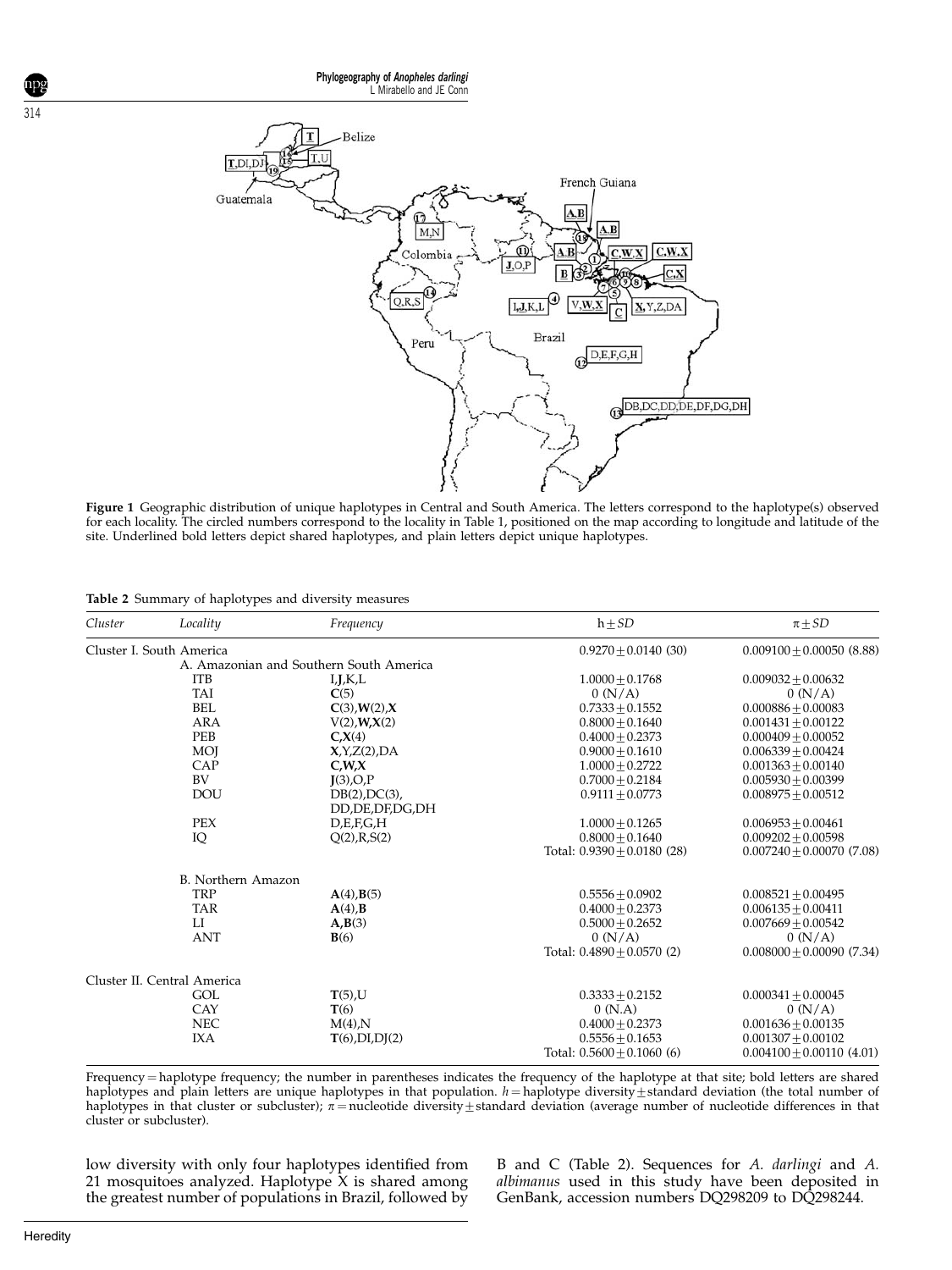

Figure 2 Parsimony network of the 36 haplotypes. The letters correspond to the haplotypes observed for the 19 localities in Table 2. The solid circles represent a single mutational event.

#### Phylogeographic relatedness

The minimum spanning network illustrates the mutational relationship of the A. darlingi haplotypes (Figure 2). All haplotypes differed by less than 13 mutational steps, so they could be connected parsimoniously. The Central American haplotypes are separated by seven mutational steps from the Colombian haplotypes (M and N), which are separated by an additional seven mutational steps from a Brazilian haplotype, DA. Many southern Amazonian Brazil haplotypes (X, C, W, V, Y, K, I) differed by only one or two mutational steps, suggestive of a demographic expansion (Slatkin and Hudson, 1991; Fu, 1997). Haplotype X was the most common interior haplotype, so is most likely the oldest haplotype (Castelloe and Templeton, 1994). The majority of haplotypes were tip alleles, and are considered as more recently derived and geographically restricted (Crandall and Templeton, 1993; Castelloe and Templeton, 1994).

The phylogenetic relationship among the haplotypes using the maximum-likelihood, maximum-parsimony, and Bayesian analyses were all very poorly resolved and not informative because the sequence variation contains insufficient phylogenetic signal (data not shown).

The  $F_{ST}$  pairwise estimates of differentiation ranged from 0 to 1, and were used to create the NJ tree. Two primary clusters were found: (I) South America, and, (II) Central America plus NW Colombia (Figure 3). There appears to be a secondary division within cluster I between the southern Amazon and southern South America (IA) and the Northern Amazon (IB). The pairwise comparisons of  $F_{ST}$  within clusters I and II were 52.5 and 55% significant, respectively, and the  $F_{ST}$ comparisons between clusters were 100% significant ( $F_{ST}$ values shown in Table 3) (Donnelly et al, 2004). Additional support for the primary division is found from samples of the conserved nuclear white gene that were cloned and sequenced for over 200 samples of A. darlingi from most of the same localities as in the current study (Mirabello and Conn, unpublished).



Figure 3  $F<sub>ST</sub>$  distance-based neighbor-joining tree for Anopheles darlingi from COI mtDNA sequences. The mean pairwise  $F_{ST}$  values are proportional to the branch lengths (see scale bar). The pairwise  $F<sub>ST</sub>$  comparisons within each cluster were significant ( $P<0.05$ ) for 52.5% of cluster I, and 55% of cluster II. The pairwise estimates of  $F<sub>ST</sub>$  were 100% significantly different (P < 0.05) when samples from the two clusters were compared.

### Historical demography

Nucleotide and haplotype diversities were used as measures of genetic diversity of A. darlingi. Haplotypes B and T had the greatest haplotype frequency (Table 2). ITB, CAP, and PEX had the highest haplotype diversities. ANT, TAI, and CAY had no detectable diversity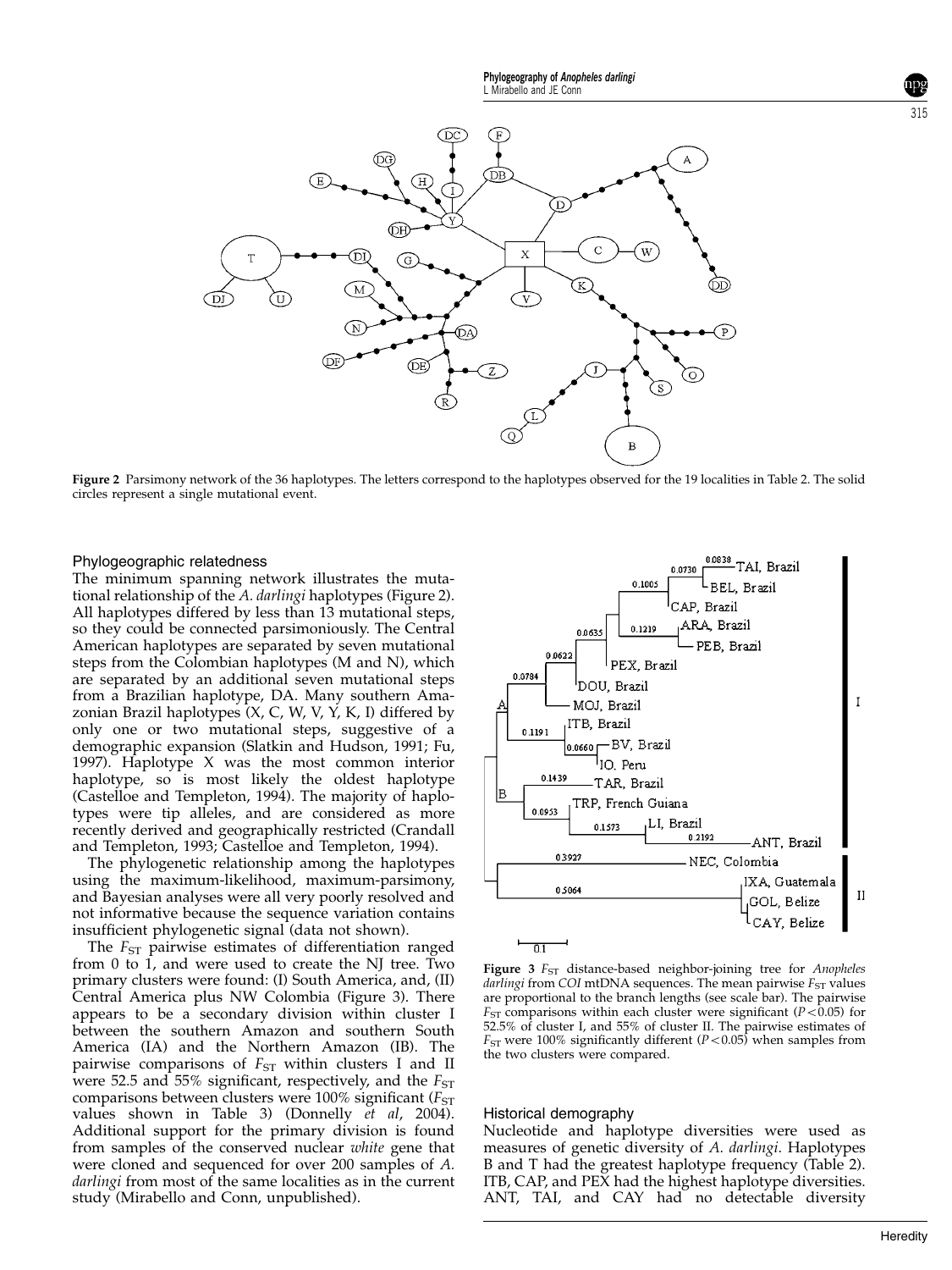|                   |     | Table 3 Pairwise F <sub>ST</sub> values between each locality |                                                                                                                                                                                                                                                                                                                                                                                                                                    |                                                                                                                                                                                                                                      |    |     |                                                                                                                                                                      |                                                                                                      |                                                                                                                                                                                                                                                                                                                                                  |     |                                                                                                                                                                                                                                                                                     |                                                    |                                                                                                                                                                                                                                                                                                                                  |                                          |                                                                                 |                                           |                      |           |     |
|-------------------|-----|---------------------------------------------------------------|------------------------------------------------------------------------------------------------------------------------------------------------------------------------------------------------------------------------------------------------------------------------------------------------------------------------------------------------------------------------------------------------------------------------------------|--------------------------------------------------------------------------------------------------------------------------------------------------------------------------------------------------------------------------------------|----|-----|----------------------------------------------------------------------------------------------------------------------------------------------------------------------|------------------------------------------------------------------------------------------------------|--------------------------------------------------------------------------------------------------------------------------------------------------------------------------------------------------------------------------------------------------------------------------------------------------------------------------------------------------|-----|-------------------------------------------------------------------------------------------------------------------------------------------------------------------------------------------------------------------------------------------------------------------------------------|----------------------------------------------------|----------------------------------------------------------------------------------------------------------------------------------------------------------------------------------------------------------------------------------------------------------------------------------------------------------------------------------|------------------------------------------|---------------------------------------------------------------------------------|-------------------------------------------|----------------------|-----------|-----|
|                   | Tar | $\ddot{a}$                                                    | Ant                                                                                                                                                                                                                                                                                                                                                                                                                                | ИŊ                                                                                                                                                                                                                                   | Γā | Bel | Ara                                                                                                                                                                  | Peb                                                                                                  | Мoj                                                                                                                                                                                                                                                                                                                                              | Cap | Bv                                                                                                                                                                                                                                                                                  | Pex                                                | Dou                                                                                                                                                                                                                                                                                                                              | $\overline{q}$                           | હ્ય                                                                             | Сm                                        | Nec                  | Trp       | Ιxα |
|                   |     |                                                               |                                                                                                                                                                                                                                                                                                                                                                                                                                    |                                                                                                                                                                                                                                      |    |     |                                                                                                                                                                      |                                                                                                      |                                                                                                                                                                                                                                                                                                                                                  |     |                                                                                                                                                                                                                                                                                     |                                                    |                                                                                                                                                                                                                                                                                                                                  |                                          |                                                                                 |                                           |                      |           |     |
|                   |     |                                                               |                                                                                                                                                                                                                                                                                                                                                                                                                                    |                                                                                                                                                                                                                                      |    |     |                                                                                                                                                                      |                                                                                                      |                                                                                                                                                                                                                                                                                                                                                  |     |                                                                                                                                                                                                                                                                                     |                                                    |                                                                                                                                                                                                                                                                                                                                  |                                          |                                                                                 |                                           |                      |           |     |
|                   |     |                                                               |                                                                                                                                                                                                                                                                                                                                                                                                                                    |                                                                                                                                                                                                                                      |    |     |                                                                                                                                                                      |                                                                                                      |                                                                                                                                                                                                                                                                                                                                                  |     |                                                                                                                                                                                                                                                                                     |                                                    |                                                                                                                                                                                                                                                                                                                                  |                                          |                                                                                 |                                           |                      |           |     |
|                   |     |                                                               |                                                                                                                                                                                                                                                                                                                                                                                                                                    |                                                                                                                                                                                                                                      |    |     |                                                                                                                                                                      |                                                                                                      |                                                                                                                                                                                                                                                                                                                                                  |     |                                                                                                                                                                                                                                                                                     |                                                    |                                                                                                                                                                                                                                                                                                                                  |                                          |                                                                                 |                                           |                      |           |     |
| Γā                |     |                                                               |                                                                                                                                                                                                                                                                                                                                                                                                                                    |                                                                                                                                                                                                                                      |    |     |                                                                                                                                                                      |                                                                                                      |                                                                                                                                                                                                                                                                                                                                                  |     |                                                                                                                                                                                                                                                                                     |                                                    |                                                                                                                                                                                                                                                                                                                                  |                                          |                                                                                 |                                           |                      |           |     |
| Bel               |     |                                                               |                                                                                                                                                                                                                                                                                                                                                                                                                                    |                                                                                                                                                                                                                                      |    |     |                                                                                                                                                                      |                                                                                                      |                                                                                                                                                                                                                                                                                                                                                  |     |                                                                                                                                                                                                                                                                                     |                                                    |                                                                                                                                                                                                                                                                                                                                  |                                          |                                                                                 |                                           |                      |           |     |
|                   |     |                                                               |                                                                                                                                                                                                                                                                                                                                                                                                                                    |                                                                                                                                                                                                                                      |    |     |                                                                                                                                                                      |                                                                                                      |                                                                                                                                                                                                                                                                                                                                                  |     |                                                                                                                                                                                                                                                                                     |                                                    |                                                                                                                                                                                                                                                                                                                                  |                                          |                                                                                 |                                           |                      |           |     |
|                   |     |                                                               |                                                                                                                                                                                                                                                                                                                                                                                                                                    |                                                                                                                                                                                                                                      |    |     |                                                                                                                                                                      |                                                                                                      |                                                                                                                                                                                                                                                                                                                                                  |     |                                                                                                                                                                                                                                                                                     |                                                    |                                                                                                                                                                                                                                                                                                                                  |                                          |                                                                                 |                                           |                      |           |     |
|                   |     |                                                               |                                                                                                                                                                                                                                                                                                                                                                                                                                    |                                                                                                                                                                                                                                      |    |     |                                                                                                                                                                      |                                                                                                      |                                                                                                                                                                                                                                                                                                                                                  |     |                                                                                                                                                                                                                                                                                     |                                                    |                                                                                                                                                                                                                                                                                                                                  |                                          |                                                                                 |                                           |                      |           |     |
|                   |     |                                                               |                                                                                                                                                                                                                                                                                                                                                                                                                                    |                                                                                                                                                                                                                                      |    |     |                                                                                                                                                                      |                                                                                                      |                                                                                                                                                                                                                                                                                                                                                  |     |                                                                                                                                                                                                                                                                                     |                                                    |                                                                                                                                                                                                                                                                                                                                  |                                          |                                                                                 |                                           |                      |           |     |
|                   |     |                                                               |                                                                                                                                                                                                                                                                                                                                                                                                                                    |                                                                                                                                                                                                                                      |    |     |                                                                                                                                                                      |                                                                                                      |                                                                                                                                                                                                                                                                                                                                                  |     |                                                                                                                                                                                                                                                                                     |                                                    |                                                                                                                                                                                                                                                                                                                                  |                                          |                                                                                 |                                           |                      |           |     |
|                   |     |                                                               |                                                                                                                                                                                                                                                                                                                                                                                                                                    |                                                                                                                                                                                                                                      |    |     |                                                                                                                                                                      |                                                                                                      |                                                                                                                                                                                                                                                                                                                                                  |     |                                                                                                                                                                                                                                                                                     |                                                    |                                                                                                                                                                                                                                                                                                                                  |                                          |                                                                                 |                                           |                      |           |     |
| February 1994 Fra |     |                                                               | $1\overline{3}$<br>$1\overline{3}$<br>$1\overline{3}$<br>$1\overline{3}$<br>$1\overline{3}$<br>$1\overline{3}$<br>$1\overline{3}$<br>$1\overline{3}$<br>$1\overline{3}$<br>$1\overline{3}$<br>$1\overline{3}$<br>$1\overline{3}$<br>$1\overline{3}$<br>$1\overline{3}$<br>$1\overline{3}$<br>$1\overline{3}$<br>$1\overline{3}$<br>$1\overline{3}$<br>$1\overline{3}$<br>$1\overline{3}$<br>$1\overline{3}$<br>$1\overline{3}$<br> |                                                                                                                                                                                                                                      |    |     | $\begin{array}{l} 0.0217 \\ 0.3448 \\ 0.0200 \\ 0.0000 \\ 0.1453 \\ 0.1348 \\ 0.1348 \\ 0.0303 \\ 0.0303 \\ 0.03463 \\ 0.03467 \\ 0.03469 \\ 0.03471 \\ \end{array}$ | 0.3654<br>0.16385*<br>0.6395*52950.0.3855<br>0.1429*53*53*53*5550.0.389551<br>0.9064*535353535354*58 | $\begin{array}{r} 1.883 \\ -0.883 \\ -0.3992^{\ast} \\ -0.1824 \\ -0.0329 \\ -0.0328 \\ -0.0328 \\ -0.0334^{\ast} \\ -0.0334^{\ast} \\ -0.034^{\ast} \\ -0.034^{\ast} \\ -0.034^{\ast} \\ -0.034^{\ast} \\ -0.034^{\ast} \\ -0.034^{\ast} \\ -0.034^{\ast} \\ -0.034^{\ast} \\ -0.034^{\ast} \\ -0.034^{\ast} \\ -0.034^{\ast} \\ -0.034^{\ast}$ |     | $\begin{array}{l} 1.456\%\\ -456\%\\ -1.3712\\ -1.756\%\\ -1.756\%\\ -1.756\%\\ -1.7513\%\\ -1.7513\%\\ -1.7513\%\\ -1.7513\%\\ -1.7513\%\\ -1.7513\%\\ -1.7513\%\\ -1.7513\%\\ -1.7513\%\\ -1.7513\%\\ -1.7513\%\\ -1.7513\%\\ -1.7513\%\\ -1.7513\%\\ -1.7513\%\\ -1.7513\%\\ -1$ | 0.0197<br>0.4373*<br>0.7557*<br>0.7552*<br>0.9554* |                                                                                                                                                                                                                                                                                                                                  |                                          |                                                                                 |                                           |                      |           |     |
|                   |     |                                                               |                                                                                                                                                                                                                                                                                                                                                                                                                                    |                                                                                                                                                                                                                                      |    |     |                                                                                                                                                                      |                                                                                                      |                                                                                                                                                                                                                                                                                                                                                  |     |                                                                                                                                                                                                                                                                                     |                                                    |                                                                                                                                                                                                                                                                                                                                  |                                          |                                                                                 |                                           |                      |           |     |
|                   |     |                                                               |                                                                                                                                                                                                                                                                                                                                                                                                                                    |                                                                                                                                                                                                                                      |    |     |                                                                                                                                                                      |                                                                                                      |                                                                                                                                                                                                                                                                                                                                                  |     |                                                                                                                                                                                                                                                                                     |                                                    |                                                                                                                                                                                                                                                                                                                                  |                                          |                                                                                 |                                           |                      |           |     |
|                   |     |                                                               |                                                                                                                                                                                                                                                                                                                                                                                                                                    |                                                                                                                                                                                                                                      |    |     |                                                                                                                                                                      |                                                                                                      |                                                                                                                                                                                                                                                                                                                                                  |     |                                                                                                                                                                                                                                                                                     |                                                    | $\begin{array}{l} -\\ -\\ 0.3471^{*}\\ -\\ 0.5934^{*}\\ -\\ 0.5981^{*}\\ -\\ 0.0000^{*}\\ -\\ 0.0112^{*}\\ -\\ 0.0112^{*}\\ -\\ 0.0112^{*}\\ -\\ 0.0112^{*}\\ -\\ 0.0112^{*}\\ -\\ 0.0112^{*}\\ -\\ 0.0112^{*}\\ -\\ 0.0112^{*}\\ -\\ 0.0112^{*}\\ -\\ 0.0112^{*}\\ -\\ 0.0112^{*}\\ -\\ 0.0112^{*}\\ -\\ 0.0112^{*}\\ -\\ 0.01$ | -16872*<br>0.7029*<br>0.5833*<br>0.7041* | $\begin{array}{r} -0.0000 \\ 0.9194 \\ 0.6361 \\ -0.6363 \\ \hline \end{array}$ |                                           |                      |           |     |
|                   |     |                                                               |                                                                                                                                                                                                                                                                                                                                                                                                                                    |                                                                                                                                                                                                                                      |    |     |                                                                                                                                                                      |                                                                                                      |                                                                                                                                                                                                                                                                                                                                                  |     |                                                                                                                                                                                                                                                                                     |                                                    |                                                                                                                                                                                                                                                                                                                                  |                                          |                                                                                 |                                           |                      |           |     |
|                   |     |                                                               |                                                                                                                                                                                                                                                                                                                                                                                                                                    |                                                                                                                                                                                                                                      |    |     |                                                                                                                                                                      |                                                                                                      |                                                                                                                                                                                                                                                                                                                                                  |     |                                                                                                                                                                                                                                                                                     |                                                    |                                                                                                                                                                                                                                                                                                                                  |                                          |                                                                                 | $\frac{-}{0.9350*}$<br>0.9350*<br>0.6461* | $\frac{-}{0.5455^*}$ |           |     |
|                   |     |                                                               |                                                                                                                                                                                                                                                                                                                                                                                                                                    | 14375 - 14375 - 14375 - 14375 - 14375 - 14375 - 14375 - 14375 - 14375 - 14375 - 1438 - 1438 - 1438 - 1438 - 14<br>14375 - 14375 - 1438 - 1438 - 1438 - 1438 - 1438 - 1438 - 1438 - 1438 - 1438 - 1438 - 1438 - 1438 - 1438 - 14<br>1 |    |     | 1.8802*                                                                                                                                                              |                                                                                                      |                                                                                                                                                                                                                                                                                                                                                  |     |                                                                                                                                                                                                                                                                                     |                                                    |                                                                                                                                                                                                                                                                                                                                  |                                          |                                                                                 |                                           |                      | $0.6567*$ |     |
|                   |     | shows a significant P-value $(< 0.05)$                        |                                                                                                                                                                                                                                                                                                                                                                                                                                    |                                                                                                                                                                                                                                      |    |     |                                                                                                                                                                      |                                                                                                      |                                                                                                                                                                                                                                                                                                                                                  |     |                                                                                                                                                                                                                                                                                     |                                                    |                                                                                                                                                                                                                                                                                                                                  |                                          |                                                                                 |                                           |                      |           |     |

**Table 4** Pairwise differentiation  $(G_{ST}$ , below the diagonal), and gene flow between population clusters  $(N_M)$ , above diagonal)

|                                           | I. South America                 |                  | II. Central<br>America |
|-------------------------------------------|----------------------------------|------------------|------------------------|
|                                           | A. Amazonian B. Northern<br>SS A | Amazon           |                        |
| I. South America<br>A. Amazonian and SSA  | ∗                                | 1.68             | 1.89                   |
| B. Northern Amazon<br>II. Central America | 0.1299<br>0.1169                 | $\ast$<br>0.3109 | 0.55<br>×              |

South America includes all of the localities in South America except Nec (Colombia). Amazonian and SSA (Southern South America) includes Tai, Bel, Ara, Peb, Moj, Cap, Dou, Pex, Itb, BV, IQ (Peru). Northern Amazon includes Tar, Li, Ant, Trp (French Guiana). Central America includes Ixa, Gol, Cay, Nec (Colombia).

measures because only a single haplotype was detected in each. Both of the diversity measures were high in ITB, DOU, and IQ. The NJ cluster with the greatest haplotype diversity was IA, and IB had the highest nucleotide diversity (also having the greatest average number of nucleotide differences). Cluster II had low haplotype and nucleotide diversity measures.

Nei's  $G_{ST}$  and  $N_M$  (1973) were used to examine the pairwise genetic differentiation and gene flow, respectively, between the population clusters (IA, IB, and II) (Table 4). The highest level of genetic differentiation  $(G<sub>ST</sub> = 0.3109)$  was detected between Central America (II) and northern Amazon (IB) (Table 4). The estimates of gene flow  $(N_M)$  were moderate among South America populations and between Amazonian and southern South America and Central America. Only the gene flow estimate between Central America plus NW Colombia (II) and northern Amazon (IB) was below 1. Population comparisons with  $N_M$  values less than 1 are considered to have no gene flow (Nei, 1973, 1975).

Tajima's (1989)  $D_T$  and Fu and Li's (1993) F and D neutrality tests found that cluster I and IA have significant negative  $D$  and  $F$  values, and nonsignificant negative  $D<sub>T</sub>$  values (Table 5). The results allow rejection of the neutral model in these regions, as a result of two possible factors: (1) a relatively recent population expansion, which can raise the number of low-frequency variants, and (2) natural selection. The neutral model is also rejected in cluster IB, where the  $D_T$ , D, and F values were all significantly positive (cluster II also had positive values, but nonsignificant), which suggests possible balancing selection or population subdivision (Table 5).

Fu's  $F_S$  test (1997) and Strobeck's S statistic (1987) determined that both cluster I and IA have significantly negative  $F<sub>S</sub>$  values and positive S of 0.995 and 1.000, respectively, indicating possible population expansion. Fu (1997) states that  $F<sub>S</sub>$  is the most powerful test for detecting population expansion and genetic hitchhiking, followed by Tajima's  $\hat{D_{\text{T}}}$ , and Fu and Li's D and F tests (Fu and Li, 1993). Cluster IB has significantly positive  $F_S$ and a low S statistic of 0.0001, indicating possible background selection. Cluster II also had a positive  $F_S$ and low S-value, but they were not statistically significant.

Through a graphical illustration of the mismatch distribution it is possible to determine if there is a smooth unimodal distribution following the Poisson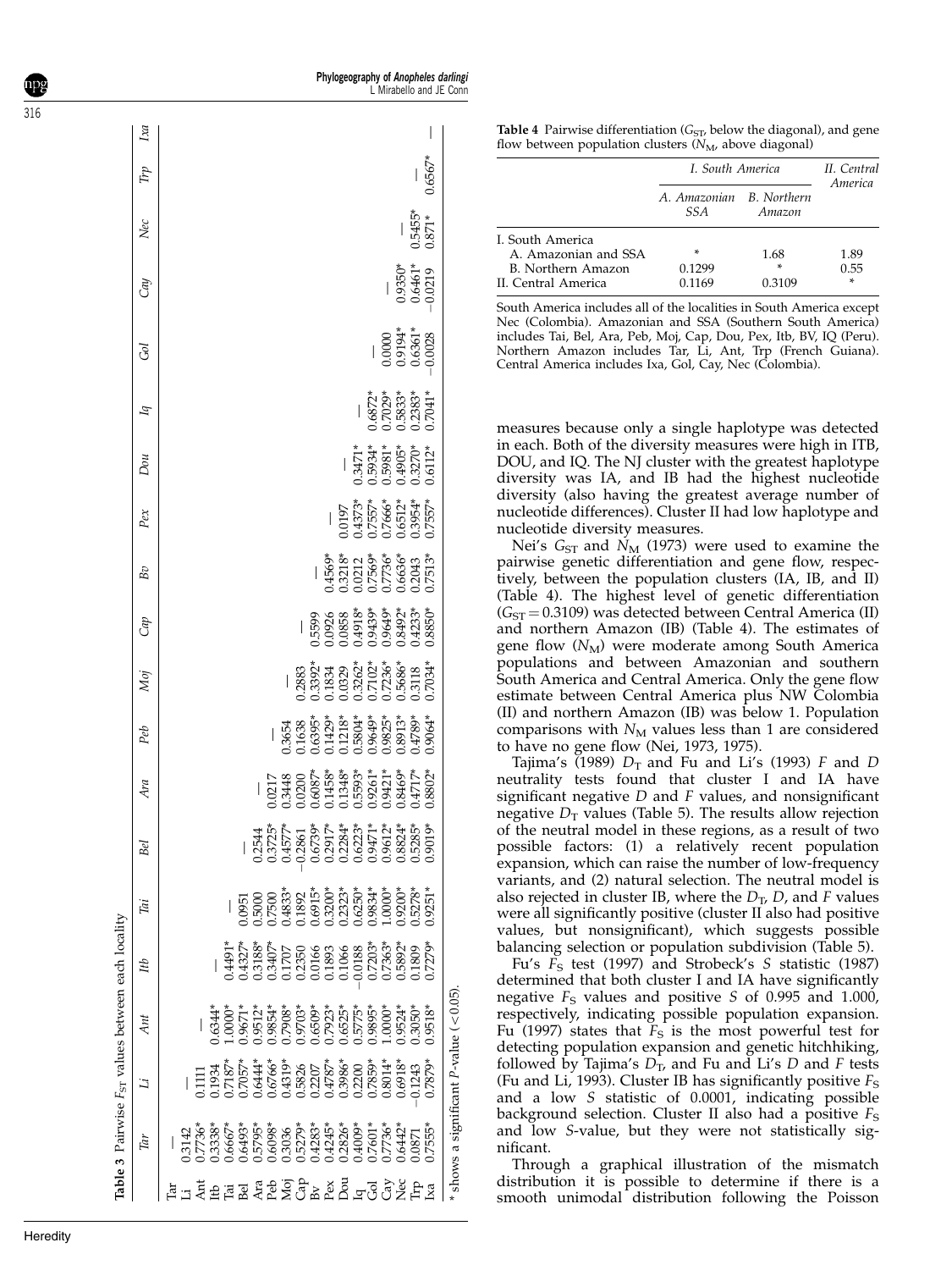Table 5 Summary statistics for polymorphisms of Anopheles darlingi

|                                  | VS |        | $D_T$    | D         |           | S         | $F_S$     |
|----------------------------------|----|--------|----------|-----------|-----------|-----------|-----------|
| I. South America<br>$N = 82$     | 66 | 0.0174 | $-1.089$ | $-2.571*$ | $-2.369*$ | $0.9950*$ | $-4.499*$ |
| A. Amazonian and SSA<br>$N = 58$ | 62 | 0.0105 | $-1.614$ | $-2.801*$ | $-2.813*$ | 1.0000*   | $-8.421*$ |
| B. Northern Amazon<br>$N=24$     | 15 | 0.7395 | $2.921*$ | $1.529*$  | $2.275*$  | $0.0001*$ | 14.99*    |
| II. Central America<br>$N = 26$  | 15 | 0.2276 | 0.072    | 0.408     | 0.357     | 0.1700    | 2.568     |

South America includes all of the localities in South America except Nec (Colombia). Northern Amazon includes Tar, Li, Ant, Trp (French Guiana). Amazonian and SSA (Southern South America) includes Tai, Bel, Ara, Peb, Moj, Cap, Dou, Pex, Itb, BV, IQ (Peru). Central America includes Ixa, Gol, Cay, Nec (Colombia). N = number of sequences used; VS = number of variable sites;  $r =$  raggedness statistic;  $D_T =$  Tajima's D;  $D = Fu$  and Li's  $\overrightarrow{D}$  test;  $F = Fu$  and Li's F test;  $S = Strobeck's S$  statistic;  $F_S = Fu's F_S$  statistic; \* shows a significant P-value.



Figure 4 Mismatch distribution of all the localities in South America (cluster I). The bar graph is the observed mismatch distribution for South America. The line graph is the expected distribution of a recently expanded population. The error bars are 95% confidence interval estimates of the observed values.

distribution characteristic of a recent bottleneck or population expansion, or a multimodal distribution indicating a population at MDE. In contrast to the previous demographic history analyses for A. darlingi, the mismatch distribution did not demonstrate the expected unimodal distribution for all the localities together or for either primary or secondary clusters. The observed mismatch distribution for cluster I differed significantly from the simulated distribution of a demographic expansion model (Figure 4). The distribution for all the localities throughout Central and South America showed a multimodal distribution typical of populations at MDE.

The raggedness statistic for clusters I and IB are both very small (0.0174 and 0.0105, respectively), suggesting a population expansion. Cluster IB has a large r-value (0.7395), indicating a population at equilibrium. Time since the population expansion can be estimated from  $t = \tau/2\mu$ , where  $\mu$  is the mutation rate per site per generation (Slatkin and Hudson, 1991). The Drosophila mutation rate of  $10^{-8}/\text{site}/\text{year}$  (Powell *et al*, 1986) and 10 generations/year (Walton et al, 2000) were used in the calculation. The estimate of  $\tau$ , from the raggedness calculation, is 4.951 for cluster I, and 3.176 for cluster IA. Therefore, the time to expansion for A. darlingi in South America is approximately 253 119 years ago (95% CI, 85 554–402 419), and in Amazonian and southern South America is approximately 162 372 years ago (95% CI, 54 882–258 144). Both expansion times are during the late Pleistocene.

The Mantel analysis to test the null hypothesis of the independence of the geographic and genetic distance between each population was conducted to test for isolation by distance. The correlation was not significant  $(R^2 = 0.011, P = 0.489).$ 

## **Discussion**

In a review of evolutionary studies Donnelly et al (2002) claim that the genetic population structure of primary malaria vectors is shallow with a weak effect of distance on differentiation, and this has been supported by studies of the major African vectors A. gambiae (Lehmann et al, 1996) and A. arabiensis (Donnelly and Townson, 2000). Our analyses detected considerable population structure, and isolation by distance was detected by Conn et al (1999) for A. darlingi in South America. A similar pattern was also found in neotropical vectors A. aquasalis (Fairley et al, 2002) and A. albimanus (De Merida et al, 1999), although in a more recent study in the latter species the effect of distance on differentiation was weak (Molina-Cruz et al, 2004).

In our study of A. darlingi, the inference of range expansion was well supported but isolation by distance was not. Isolation by distance and the low nucleotide diversity observed in Central American populations of A. albimanus and low nucleotide diversity in A. darlingi could be due to small effective migration rates and effective population size, and/or genetic drift (De Merida et al, 1999; Molina-Cruz et al, 2004). The nucleotide diversity estimates for A. gambiae are also low, which is consistent with a large panmictic population (Besansky et al, 1997; Lehmann et al, 1998). These differences may be due to lack of isolation by distance in the African Anopheles, as compared to the Neotropical Anopheles, and their high dispersal ability, large effective population size, and/or recent range expansion (corresponding to the human population expansion during the arrival of agriculture in West Africa) (Lounibos and Conn, 2000; Donnelly et al, 2001, 2002).

The  $N_M$  estimates between Central America and the northern Amazon indicated little or no recurrent gene flow  $(N_M<1)$ . Contemporary gene flow estimates are important in malaria vectors because they are used to predict the spread of genes, essential information for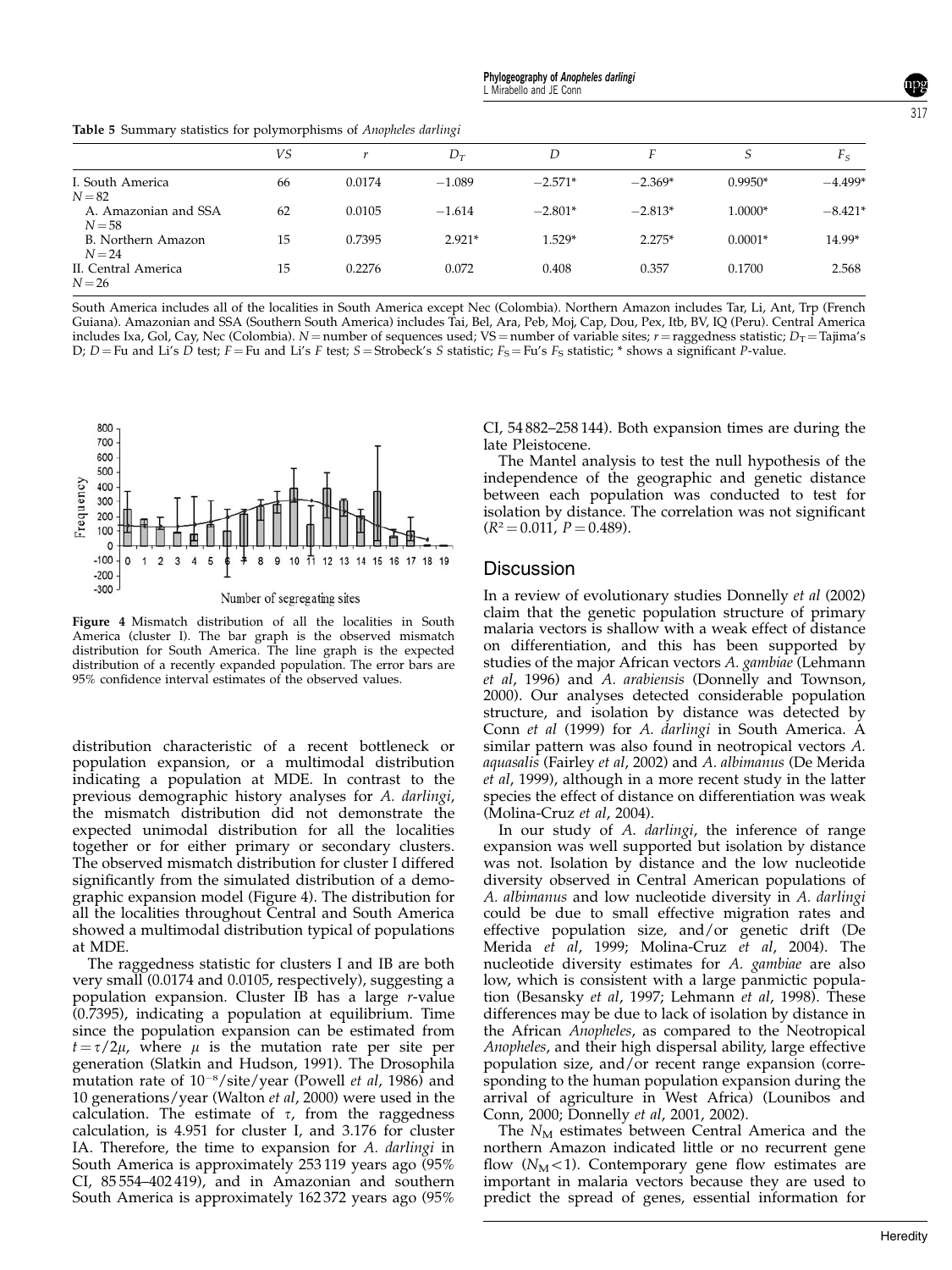effective introduction of transgenes for Plasmodium resistance (Cohuet et al, 2005; Tripet et al, 2005). No gene flow combined with high genetic differentiation may be the result of vicariance or obstruction by natural barriers (ie, topography or habitat that a migrating individual cannot cross) existing between Central America and northern Amazon. Anopheles albimanus data suggest that a single barrier exists within Central America, which may be the mountain range that crosses Costa Rica and Western Panama (Molina-Cruz et al, 2004). The phylogeographic break between Central American plus NW Colombia and South American A. darlingi is consistent with studies of other Neotropical taxa, such as Neotropical butterflies (Brower 1994), toads (Slade and Moritz, 1998), bats (Hoffmann and Baker, 2003) and trees (Dick et al, 2003). However, Manguin et al (1999) observed substantial gene flow among populations of A. darlingi throughout its geographic range using four nonmitochondrial markers (isozyme, RAPD-PCR, ITS2, and morphology). These conflicting results may be due to the differences in mitochondrial and nuclear DNA inheritance and evolutionary histories which can affect estimates of gene flow (Presa et al, 2002). Mitochondrial DNA evolves relatively rapidly, it is maternally inherited, and has an extremely low level of recombination as compared to the nuclear genome (Avise, 2000).

Manguin et al (1999) found that A. darlingi from Belize differed from all the South American populations by a three-base deletion in the rDNA ITS2 marker. There is no evidence of clinal variation, and the range of A. darlingi in Central America is narrow (Manguin et al, 1999). Therefore, Manguin et al (1999) suggested the differentiation is either due to a recent introduction event that may have been caused by humans, or an extrinsic factor. One interpretation of our data is a possible introduction event from Colombian A. darlingi populations into Central America. More ancestral and diverse haplotypes were observed in Amazonian and southern Brazil populations, so they are likely older, and Colombian haplotypes are, of the South American samples examined in this study, most closely related to the Central American haplotypes.

In general, older populations have a higher diversity than younger populations (Kambhampati and Rai, 1991; Molina-Cruz et al, 2004). In our study, the older populations with the highest diversity are ITB, CAP and PEX, and cluster IA (Amazonian and southern South America). According to Avise (2000), high haplotype diversity relative to the nucleotide diversity suggests a population bottleneck followed by a rapid population expansion and buildup of mutations; nearly all the populations (except TAI and PEB) of A. darlingi in cluster IA, and all the localities together fit this criterion.

We hypothesized that the Amazonian populations of A. darlingi had undergone a population expansion similar to A. marajoara in northern Brazil (Lehr, 2003), based on regional patterns determined for many organisms reviewed in Avise (2000). The large proportion of shared haplotypes and lack of unique haplotypes in the Amazon region in Brazil, and most of the demographic history analyses support an expansion in Amazonian and southern South America populations of A. darlingi. However, mismatch analysis shows a multimodal pattern characteristic of populations at MDE. Harpending (1994) states that a population expansion that is too

recent, for example at the end of the Pleistocene epoch, would not result in a smooth unimodal mismatch distribution. MDE is thought to be achieved when the effective population  $(N_e)$  size has stayed constant for 2Ne–4N<sup>e</sup> generations (Nei and Li, 1976). A. darlingi population size probably fluctuates due to its dependence on specific climatic and environmental conditions, which have changed dramatically over the last millennia (Prance, 1982; Absy et al, 1991; Cavalli-Sforza et al, 1994; Nicholson, 1995; Donnelly et al, 2001). The estimated expansion time for A. marajoara was much more recent (36 400 years ago in the eastern Amazon; Lehr, 2003) as compared to A. darlingi (estimated time to expansion is  $>100 000$  years). This difference may reflect the cycles of Amazonian savannah contraction and re-expansion, and thus habitat availability owing to the differences in habitat preference between A. marajoara (breeding sites associated with savannah and agricultural habitat; Conn et al, 2002; Lehr, 2003) and A. darlingi (primary breeding sites along warm lowland rivers; Rozendaal, 1990; Roberts et al, 2002).

If A. darlingi, like other primary vectors (eg, A. gambiae) has only recently become a human pest, it would be expected to show a recent population expansion. However, the historical human population expansion in the Amazon region is predicted to have occurred between 10 000 (Roosevelt et al, 1991) and 2500 years BP (Willis et al, 2004), and a rapid decline in indigenous human population size occurred after colonial contact in the 18th–19th centuries (Willis et al, 2004). Brazilian government settlement policies, still in effect today, have caused nonindigenous human populations in many areas of the Amazon in Brazil to expand significantly during the 20th century (Cruz Marques, 1987; Alecrim, 1992; Schmink and Wood, 1992). Our estimates support a very different history for A. darlingi in South America compared with A. gambiae in subSaharan Africa, despite both being primary vectors. Anopheles darlingi being a more opportunistic feeder (Charlwood, 1996) is not nearly as dependent on human blood meals compared with A. gambiae (White, 1974; Coluzzi et al, 1979; Besansky et al, 2004). Therefore its populations are more likely to fluctuate based on climatic conditions (that would influence breeding site availability) compared with A. gambiae's noteworthy dependence on human population densities (Coluzzi, 1982; Donnelly et al, 2001).

# Acknowledgements

We are particularly grateful to Drs Robert H Gilman, Ranulfo Gonza´lez, John P Grieco, Sylvie Manguin, Marinete M Póvoa, Norma Padilla, and Richard C Wilkerson for providing samples. We thank members of the Conn laboratory for technical help and advice. We appreciate the comments of two anonymous reviewers who improved this manuscript. This study was funded by National Institutes of Health grants AI R2940116 and AI R0154139 to JEC.

# References

Absy ML, Cleef AM, Fournier M, Martin L, Servant M, Sifeddine A et al (1991). Mise en évidence de quatre phases d'ouverture de la forèt dense dans le sud-est de l'Amazonie au cours des 60 000 dernières anéés. Première comparison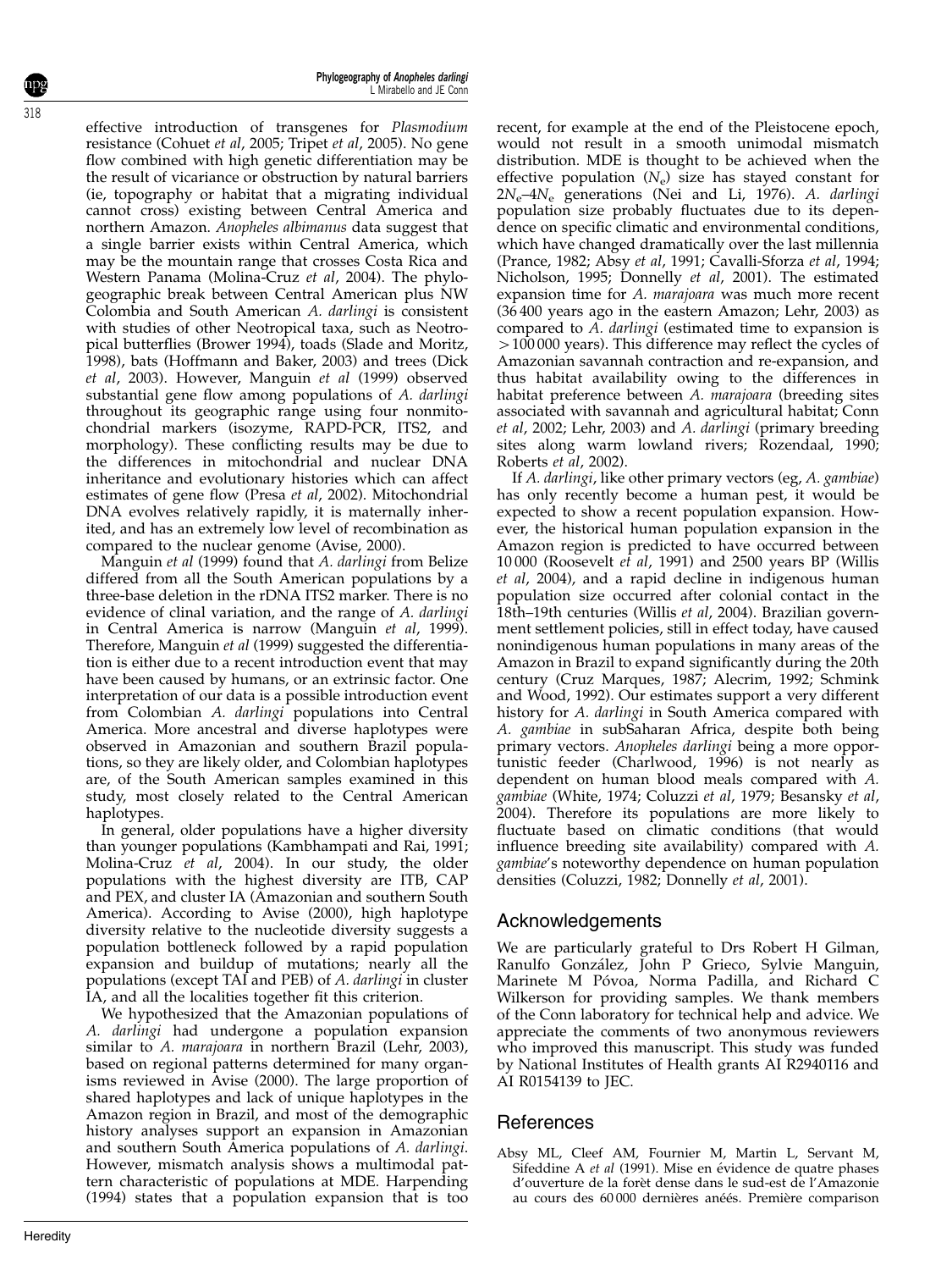d'autres régions tropicales. CR Acad Sci Paris t.312 Série II: 673–678.

- Alecrim WD (1992). Malaria, prospecting activities and government policies in the Amazon Region. Rev Inst Med Trop São Paulo 34: S48.
- Aramburu Guarda J, Ramal Asayag C, Witzig R (1999). Malaria re-emergence in the Peruvian Amazon region. Emerg Infect Dis 5: 209–215.
- Avise JC (2000). Phylogeography. The History and Formation of Species. University Press: Massachusetts.
- Besansky NJ, Hill CA, Costantini C (2004). No accounting for taste: host preference in malaria vectors. Trends Parasitol 20: 249–251.
- Besansky NJ, Lehmann JA, Fahey GT, Fontenille D, Braack LEO, Hawley WA, Collins FH (1997). Patterns of mitochondrial DNA variation within and between African malaria vectors, Anopheles gambiae and A. arabiensis, suggest extensive gene flow. Genetics 147: 1817–1828.
- Brower AVZ (1994). Rapid morphological radiation and convergence among races of the butterfly Heliconius erato inferred from patterns of mitochondrial DNA evolution. PNAS USA 91: 6491–6495.
- Castelloe J, Templeton AR (1994). Root probabilities for intraspecific gene trees under neutral coalescent theory. Mol Phyl Evol 3: 102–113.
- Cavalli-Sforza LL, Menozzi P, Piazza A (1994). The History and Geography of Human Genes. Princeton University Press: New Jersey.
- Charlwood JD (1996). Biological variation in Anopheles darlingi root. Mem Inst Oswaldo Cruz 91: 391–398.
- Charlwood JD, Alecrim WA (1989). Capture-recapture studies with the South American malaria vector *Anopheles darlingi* Root. Ann Trop Med Parasitol 83: 569–576.
- Clement M, Posada D, Crandall KA (2000). TCS: a computer program to estimate gene genealogies. Mol Ecol 9: 1657–1659.
- Cohuet A, Dia I, Simard F, Raymond M, Rousset F, Antonio-Nkondjio C et al (2005). Gene flow between chromosomal forms of the malaria vector Anopheles funestus in Cameroon, Central Africa, and its relevance in malaria fighting. Genetics 169: 301–311.
- Coluzzi M (1982). Spatial distribution of chromosomal inversions and speciation in anopheline mosquitoes. In: Bargozzi C (ed) Mechanisms of Speciation. Alan R Liss., Inc.: New York. pp 143–153.
- Coluzzi M, Sabatini A, Petrarca V, Di Deco MA (1979). Chromosomal differentiation and adaptation to human environments in the Anopheles gambiae complex. Trans R Soc Trop Med Hyg 73: 483–497.
- Conn JE, Rosa-Freitas MG, Luz SLB, Momen H (1999). Molecular population genetics of the primary neotropical malaria vector Anopheles darlingi using mtDNA. J Am Mosq Control Assoc 15: 468–474.
- Conn JE, Wilkerson RC, Segura NO, De Souza RTL, Schlichting CD, Wirtz RA, Povoa MM (2002). Emergence of a new neotropical malaria vector facilitated by human migration and changes in land use. Am J Trop Med Hyg  $66: 18-22$ .
- Crandall KA, Templeton AR (1993). Empirical tests of some predictions from coalescent theory with applications to intraspecific phylogeny reconstruction. Genetics 134: 959-969.
- Cruz Marques A (1987). Human migration and the spread of malaria in Brazil. Parasit Today 3: 166–170.
- De Merida AM, De Mata MP, Molina E, Porter CH, Black IV WC (1995). Variation in ribosomal DNA intergenic spacers among populations of Anopheles albimanus in South and Central America. Am J Trop Med Hyg 53: 469–477.
- De Merida AM, Palmieri M, Yurrita M, Molina A, Molina E, Black IV WC (1999). Mitochondrial DNA variation among Anopheles albimanus populations. Am J Trop Med Hyg 6: 230–239.
- Deane LM (1947). Observações sobre a malaria na Amazonia brasileira. Rev Soc Bras Med Trop 24: 13–20.
- Deane LM (1988). Malaria studies and control in Brazil. Am J Trop Med Hyg 33: 223–230.
- Deane LM, Causey OR, Deane MP (1946). An illustrated key by adult female characteristics for identification of thirty-five species of Anopheline from the northeast and Amazon regions of Brazil, with notes on the malaria vectors (Dipeta: Culicidae). Am J Trop Med 18: 1–18.
- Dick CW, Abdul-Salim K, Bermingham E (2003). Molecular systematics reveals cryptic Tertiary diversification of a widespread tropical rainforest tree. Am Naturalist 162: 691–703.
- Donnelly MJ, Licht MC, Lehmann T (2001). Evidence for recent population expansion in the evolutionary history of the malaria vectors Anopheles arabiensis and Anopheles gambiae. Mol Biol Evol 18: 1353–1364.
- Donnelly MJ, Pinto J, Girod R, Besansky NJ, Lehmann T (2004). Revisiting the role of introgression vs shared ancestral polymorphisms as key processes shaping genetic diversity in the recently separated sibling species of the Anopheles gambiae complex. Heredity 92: 61–68.
- Donnelly MJ, Simard Frédéric, Lehmann T (2002). Evolutionary studies of malaria vectors. Trends Parasitol 18: 75–80.
- Donnelly MJ, Townson H (2000). Evidence for extensive genetic differentiation among populations of the malaria vector Anopheles arabiensis in eastern Africa. Insect Mol Biol 9: 357–367.
- Fairley TL, Povoa MM, Conn JE (2002). Evaluation of the Amazon River delta as a barrier to gene flow for the regional malaria vector, Anopheles aquasalis (Diptera:Culicidae) in northeastern Brazil. *I Med Entomol* 39: 861–869.
- Forattini OP (1962). Parte Geral, Diptera, Anophelini, Entomologica Medica, Vol 1. Faculdade de Higiene e Saúde Pública, Universidade de São Paulo: São Paulo, Brasil. pp 622.
- Forattini OP, Kakitani I, Massad E, Marucci D (1993). Studies on mosquitoes (Diptera: Culicidae) and anthropic environment. 3-Survey of adult stages at the rice irrigation system and the emergence of Anopheles albitarsis in southeastern Brazil. Revista de Saude Publica 27: 313–325.
- Foster WA, Walker ED (2002). Mosquitoes (Culicidae). In: Mullen G, Durden L (eds) Medical and Veterinary Entomology. Academic Press: New York. Chapter 12, pp 204–256.
- Freitas-Sibajev MG, Conn J, Mitchell SE, Cockburn AF, Seawright JA, Momen H (1995). Mitochondiral DNA and morphological analyses of Anopheles darlingi populations from Brazil (Diptera: Culicidae). Mosq Syst 27: 79-99.
- Fu YX (1997). Statistical tests of neutrality of mutations against population growth, hitchhiking and background selection. Genetics 147: 915–925.
- Fu YX, Li WH (1993). Statistical tests of neutrality of mutations. Genetics 133: 693–709.
- Harpending HC (1994). Signature of ancient population growth in a low-resolution mitochondrial DNA mismatch distribution. Hum Biol 66: 591–600.
- Harpending HC, Sherry ST, Rogers AR, Stoneking M (1993). The genetic structure of ancient human populations. Curr Anthropol 34: 483–496.
- Hoffmann FG, Baker RJ (2003). Comparative phylogeography of short-tailed bats (Carollia: Phyllostomidae). Mol Ecol 12: 3403–3414.
- Kambhampati S, Rai KS (1991). Mitochondrial DNA variation within and among populations of the mosquito Aedes albopictus. Genome 34: 288–292.
- Kimura M (1983). The Neutral Theory of Molecular Evolution. Cambridge University Press: Cambridge, England.
- Kreutzer RD, Kitzmiller JB, Ferreira E (1972). Inversion polymorphism in the salivary gland chromosomes of Anopheles darlingi Root. Mosq News 32: 555–565.
- Krzywinski J, Besansky NJ (2003). Molecular systematics of Anopheles: from subgenera to subpopulations. Annu Rev Entomol 48: 111–139.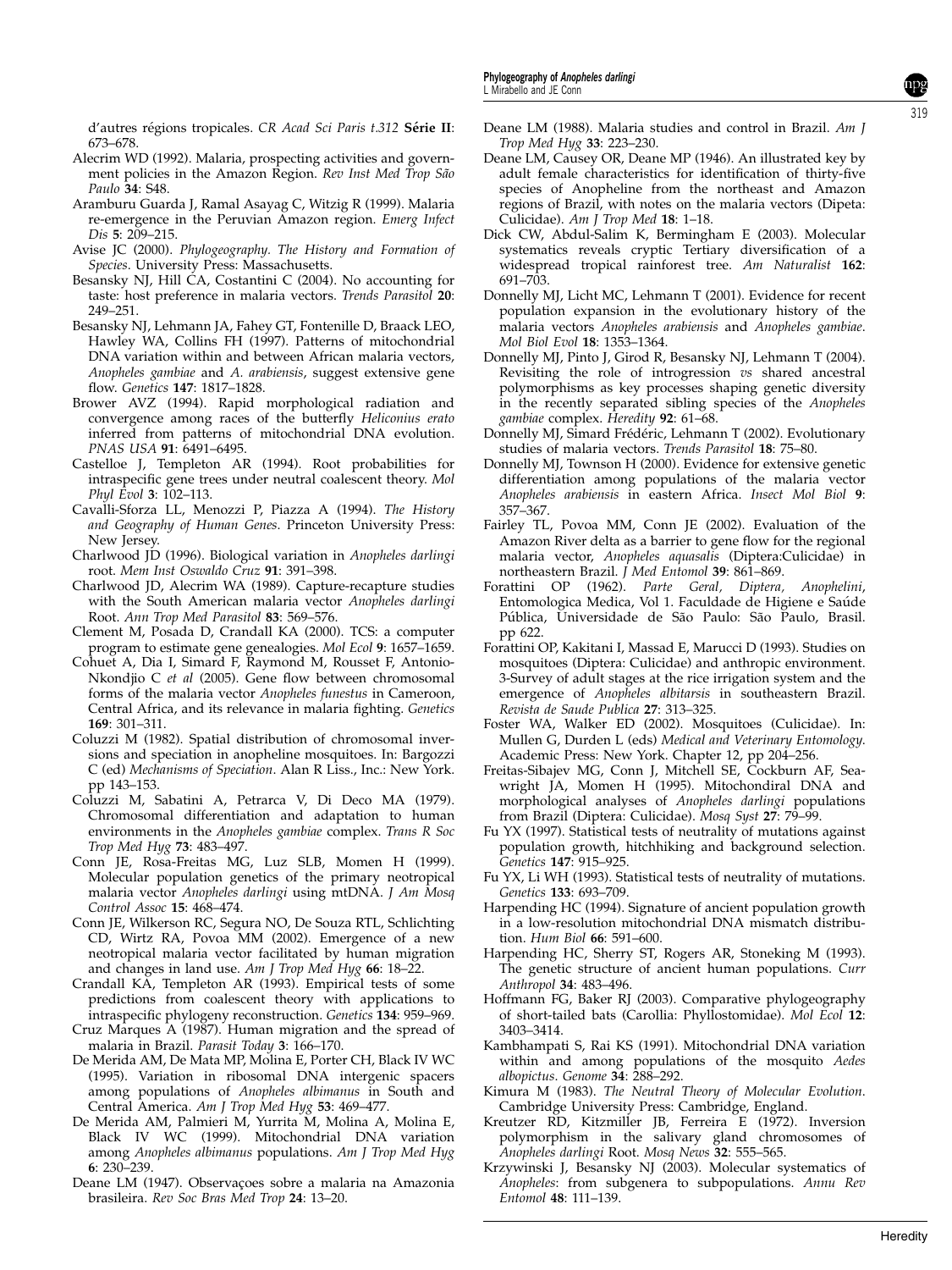- Kumar S, Tamura K, Jakobsen IB, Nei M (2001). MEGA2: molecular evolutionary genetics analysis software. Bioinformatics 17: 1244–1245.
- Lehmann T, Hawley WA, Gerbert H, Collins FH (1998). The effective population size of Anopheles gambiae in Kenya: implications for population structure. Mol Biol Evol 15: 264–276.
- Lehmann T, Hawley WA, Kamau L, Fontenille D, Simard F, Collins FH (1996). Genetic differentiation of Anopheles gambiae populations from East and west Africa: comparison of microsatellite and allozyme loci. Heredity 77: 192–200.
- Lehr MA (2003). Phylogenetics and Phylogeography of a Neotropical Anopheline Cryptic Species Complex. MS Thesis, University of Vermont.
- Lounibos LP, Conn JE (2000). Malaria vector heterogeneity in South America. Am Entomologist 46: 238–249.
- Lourenco-de-Oliveira R, Guimarães AEG, Arie M, Fernandes da Silva T, Castro MG, Motta MA, Deane LM (1989). Anopheline species, some of their habits and relation to malaria in endemic areas of Rondonia State, Amazon region of Brazil. Mem Inst Oswaldo Cruz 84: 501–514.
- Lunt DH, Zhang DX, Szymura JM, Hewitt GM (1996). The insect cytochrome oxidase I gene: evolutionary patterns and conserved primers for phylogenetic studies. Insect Mol Biol 5: 153–165.
- Maddison WP, Maddison DR (1997). MacClade: Analysis of Phylogeny and Character Evolution Version 3.07. Sinauer Associates: Massachusetts.
- Malafronte RS, Marrelli MT, Marinotti O (1999). Analysis of ITS2 DNA sequences from Brazilian Anopheles darlingi (Diptera: Culicidae). J Med Entomol 36: 631–634.
- Manguin S, Roberts DR, Peyton EL, Fernandez-Salas I, Barreto M, Fernandez Loayza R et al (1995). Biochemical systematics and population genetic structure of Anopheles pseudopunctipennis, vector of malaria in Central and South America. Am J Trop Med Hyg 53: 362–377.
- Manguin S, Wilkerson RC, Conn JE, Rubio-Palis Y, Donoff-Burg JA, Roberts DR (1999). Population structure of the primary malaria vector in South America, Anopheles darlingi, using isozyme, random amplified polymorphic DNA, internal transcribed spacer 2, and morphologic markers. Am J Trop Med Hyg 60: 364–376.
- Mantel  $\tilde{N}(1967)$ . The detection of disease clustering and a generalized regression approach. Cancer Res 27: 209–220.
- Mau B, Newton M (1997). Phylogenetic inference for binary data on dendrograms using Markov chain Monte Carlo. J Comput Graph Stat 6: 122–131.
- Mau B, Newton M, Larget B (1999). Bayesian phylogenetic inference via Markov chain Monte Carlo methods. Biometrics 55: 1–12.
- Molina-Cruz A, de Merida AM, Mills K, Rodriguez F, Schoua C, Yurrita MM et al (2004). Gene flow among Anopheles albimanus populations in Central America, South America, and the Caribbean assessed by microsatellites and mitochondrial DNA. Am J Trop Med Hyg 71: 350-359.
- Nei M (1973). Analysis of gene diversity in subdivided populations. Proc Natl Acad Sci USA 70: 3321–3323.
- Nei M (1975). Molecular Population Genetics and Evolution, Vol 40. North Holland Publishing Company: North-Holland.
- Nei M, Li WH (1976). The transient distribution of allele frequencies under mutation pressure. Genet Res 28: 205–214.
- Nicholson SE (1995). Environmental change within the historical period. In: Goudie AS, Adams WM, Orme A (eds) The Physical Geography of Africa. Oxford University Press: Oxford, England. pp 60–75.
- Pan American Health Organization (2002). Status of Malaria Programs in the Americas, CSP26/INF/3. Pan American Health Organization, Washington, DC.
- Posada D, Crandall KA, Templeton AR (2000). GeoDis: a program for the cladistic nested analysis of the geographical distribution of genetic haplotypes. Mol Ecol 9: 487-488.
- Póvoa MM, Conn JE, Schlichting CD, Amaral JC, Segura MN, Da Silva AN et al (2003). Malaria vectors, epidemiology, and the re-emergence of Anopheles darlingi in Belém, Pará, Brazil. J Med Entomol 40: 379–386.
- Powell JR, Caccone A, Amato GD, Yoon C (1986). Rate of nucleotide substitution in Drosophila mitochondrial DNA and nuclear DNA are similar. Proc Natl Acad Sci USA 83: 9090–9093.
- Prance GT (1982). A review of the phylogeographic evidences for Pleistocene climate changes in the Neotropics. Ann Mo Bot Gard 69: 594–624.
- Presa P, Pardo BG, Martínez P, Bernatchez L (2002). Phylogeographic congruence between mtDNA and rDNA ITS markers in Brown Trout. Mol Biol Evol 9: 2161–2175.
- Rannala B, Yang Z (1996). Probability distribution of molecular evolutionary trees: a new method of phylogenetic inference. J Mol Evol 43: 304–311.
- Roberts DR, Manguin S, Rejmankova E, Andre R, Harbach RE, Vanzie E et al (2002). Spatial distribution of adult Anopheles darlingi and Anopheles albimanus in relation to riparian habitats in Belize, Central America. J Vector Ecol 27:  $21 - 30.$
- Rogers AR (1995). Genetic evidence for a pleistocene population explosion. Evolution 49: 608–615
- Rogers AR, Harpending H (1992). Population growth makes waves in the distribution of pairwise differences. Mol Biol Evol 9: 552–569.
- Roosevelt AC, Housley RA, Imazio da Silveira M, Maranca S, Johnson R (1991). Eighth millennium pottery from a prehistoric shell midden in the Brazilian Amazon. Science 254: 1621–1624.
- Rozas J, Rozas R (1999). DnaSP version 3: an integrated program for molecular population genetics and molecular evolution analysis. Bioinformatics 15: 174–175.
- Rozendaal JA (1990). Observations on the distribution of anophelines in Suriname with particular reference to the malaria vector Anopheles darlingi. Mem Inst Oswaldo Cruz 85: 221–234.
- Sallum MAS, Schultz, TR, Wilkerson RC (2000). Phylogeny of Anophelinae (Diptera Culicidae) based on morphological characters. Ann Entomol Soc Am 93: 745–775.
- Schmink M, Wood CH (1992). Contested Frontiers in Amazonia. Columbia University Press: New York.
- Schneider S, Roessli D, Excoffier L (2000). Arlequin: A Software for Population Genetic Data. Genetics and Biometry Laboratory, University of Geneva: Switzerland.
- Schoeler GB, Flores-Mendoza C, Fernandez R, Davila JR, Zyzak M (2003). Geographical distribution of Anopheles darlingi in the Amazon Basin region of Peru. J Am Mosq Control Assoc 19: 286–296.
- Slade RW, Moritz C (1998). Phylogeography of Bufo marinus from its natural and introduced ranges. Proc R Soc Lond Ser B – Biological Sciences 265: 769–777.
- Slatkin M, Hudson RR (1991). Pairwise comparisons of mitochondrial DNA sequences in stable and exponentially growing populations. Genetics 129: 555–562.
- Soares Gil LH, Alves FP, Zieler H, Salcedo JMV, Durlacher RR, Cunha RPA et al (2003). Seasonal malaria transmission and variation of anopheline density in two distinct endemic areas in Brazilian Amazônia. J Med Entomol 40: 636-641.
- Strobeck C (1987). Average number of nucleotide differences in a sample from a single subpopulation: a test for population subdivision. Genetics 117: 149–153.
- Swofford DL (2003). PAUP (Phylogenetic Analysis Using Parsimony) and Other Methods, Version 4. Sinauer Associates: Massachusetts.
- Tajima F (1989). Statistical method for testing the neutral mutation hypothesis by DNA polymorphisms. Genetics 123: 585–595.
- Tripet F, Dolo G, Lanzaro GC (2005). Multilevel analyses of genetic differentiation in Anopheles gambiae s.s. reveal

320